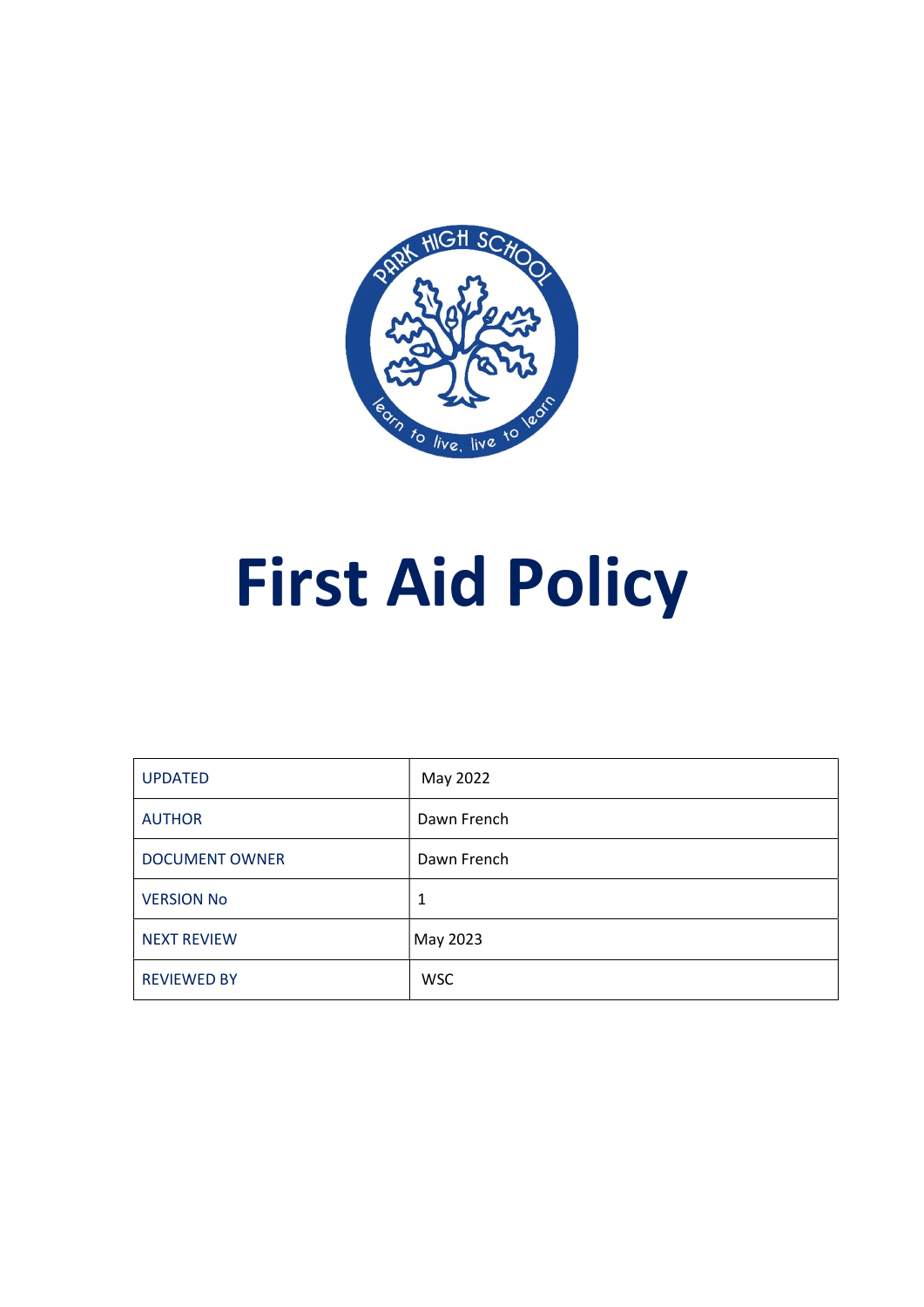## **Contents**

| $\mathbf{1}$ . |  |
|----------------|--|
| 2.             |  |
| 3.             |  |
|                |  |
|                |  |
|                |  |
|                |  |
| 4.             |  |
| 5.             |  |
| 6.             |  |
| 7.             |  |
|                |  |
|                |  |
|                |  |
|                |  |
| 8.             |  |
| 9.             |  |
|                |  |
|                |  |
|                |  |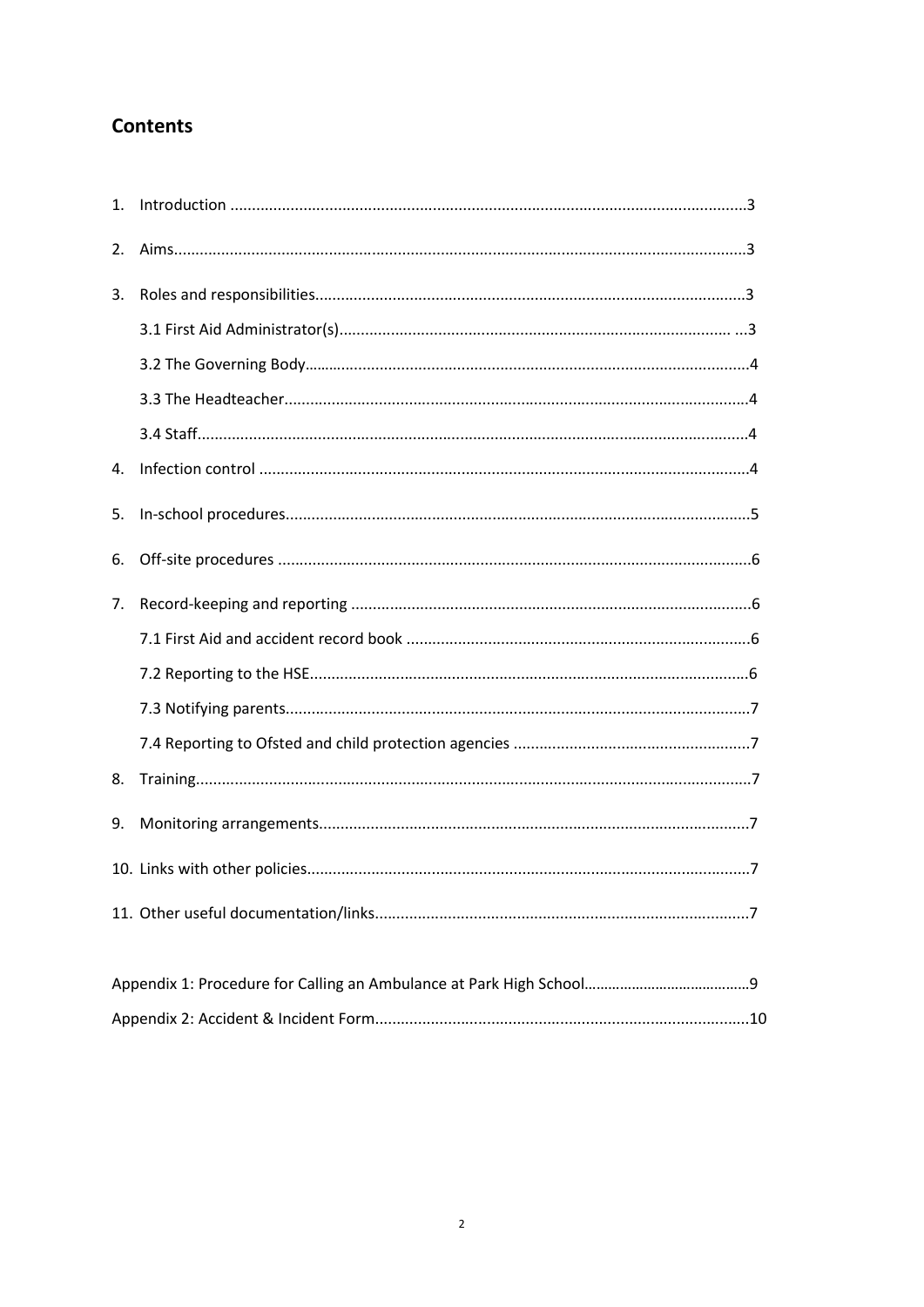### 1. Introduction

The Health and Safety Policy at Park High School sets out the requirement regarding First Aid arrangements within school. Guidance states that schools should develop a First Aid Policy and procedures, detailing how First Aid works in their school. This should include the monitoring arrangements of accidents and incidents.

First Aid arrangements in Park High School are clearly on display in prominent areas such as classrooms and high-risk areas such as practical workshops and kitchen areas. The process for summoning a First Aider must be clearly defined and communicated to all staff, students, and visitors.

First Aid assistance must always be provided during core school hours by nominated and qualified members of staff. Schools must consider the arrangements for First Aid for any staff who work outside of the core hours (such as cleaners and premises staff). First Aid arrangements for people working when the school is shut should be covered in the lone working assessment.

## 2. Aims

The aims of this policy are to:

- Communicate the protocols for health and safety of all staff, students, and visitors
- Raise awareness for staff of their responsibilities with regards to health and safety
- Provide a framework for responding to an accident/incident and recording and reporting the outcomes

## 3. Roles and responsibilities

Employers must usually have enough suitably trained First Aiders to care for employees in case they are injured at work. However, the minimum legal requirement is to have an 'appointed person' to take charge of First Aid arrangements, provided your assessment of need has considered the nature of employees' work, the number of staff and the location of the school.

#### 3.1 First Aid Administrator(s) - Medical Office Team

First Aid Administrator(s) are responsible for:

- Making a formal assessment of First Aid requirements, maintaining the completed recording form, and monitoring the adequacy of the provision.
- Reviewing the assessment annually in the light of significant changes or validity.
- Taking charge when someone is injured or becomes ill.
- Ensuring there is an adequate supply of in-date medical materials in first aid kits and replenishing the contents of these kits.
- Ensuring that an ambulance or other professional medical help is summoned when appropriate.
- Ensuring that first aiders have an appropriate qualification, keep training up to date and remain competent to perform their role.
- Ensuring all staff are aware of first aid procedures.
- Reporting specified incidents to the Health and Safety Executive (HSE) when necessary.
- Ensuring that an appropriate number of trained staff are always present in the school.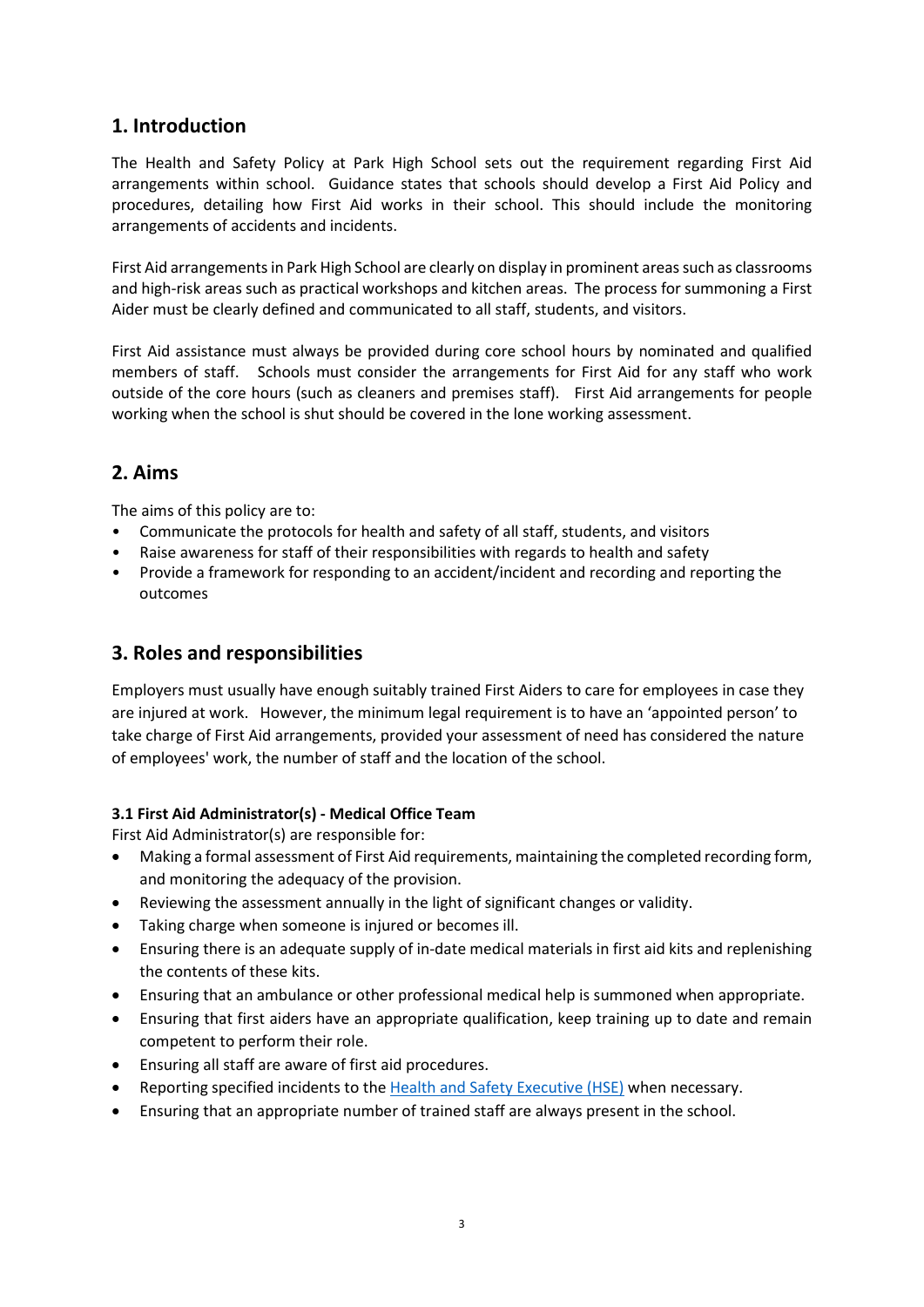First Aiders are trained, competent and qualified to carry out the role and are responsible for:

- Acting as first responders to any incidents; they will assess the situation where there is an injured or ill person and provide immediate and appropriate treatment.
- Sending students home to recover, where necessary with the explicit agreement of the Headteacher (or their representative at the time).
- Filling in an appropriate accident report form on the same day, or as soon as is reasonably practicable, after an incident.

A list of our school's First Aiders are displayed prominently around the school.

#### 3.2 The Governing Body

The Governing Body has ultimate responsibility for health and safety matters in the school, but delegates operational matters and day-to-day tasks to the Headteacher and staff members.

#### 3.3 The Headteacher

The Headteacher is responsible for the implementation of this policy, including:

- Ensuring appropriate risk assessments are completed and appropriate measures are put in place.
- Ensuring that adequate space is available for catering to the medical needs of students.

#### 3.4 Staff

School staff are responsible for:

- Ensuring they follow First Aid procedures.
- Ensuring they know who the First Aiders in school are.
- Completing minor incident reports for all incidents they attend to where a First Aider is not called.

NB: staff can deal with minor cuts and grazes without the need for a First Aider. Head injuries require the assistance of a First Aider first aid procedures.

The school has a designated medical room for the treatment of accidents, injuries and is the central base for all First Aid assistance during core hours. It contains a sink and is located next to reception. First Aid equipment is stored in clean, clearly labelled, easily accessible containers or cupboards within the medical room.

#### 4. Infection control

First Aid Staff must:

- Ensure all own injuries are covered with waterproof dressings before commencing treatment.
- Wash their hands before and after applying dressings.
- Only use mouth pieces when administering mouth-to-mouth if trained to do so.
- Use disposable gloves whenever blood or other bodily fluids are handled.
- Use disposable materials such as paper towels and sanitizing powder to clear up spills of bodily fluid.
- Dispose of blood and bodily waste in a way that does not allow others to come into contact with it. (Seek medical advice if contact is made with any other person's bodily fluids).
- Adhere to Covid-19 safety procedures using PPE and social distancing guidelines (when applicable).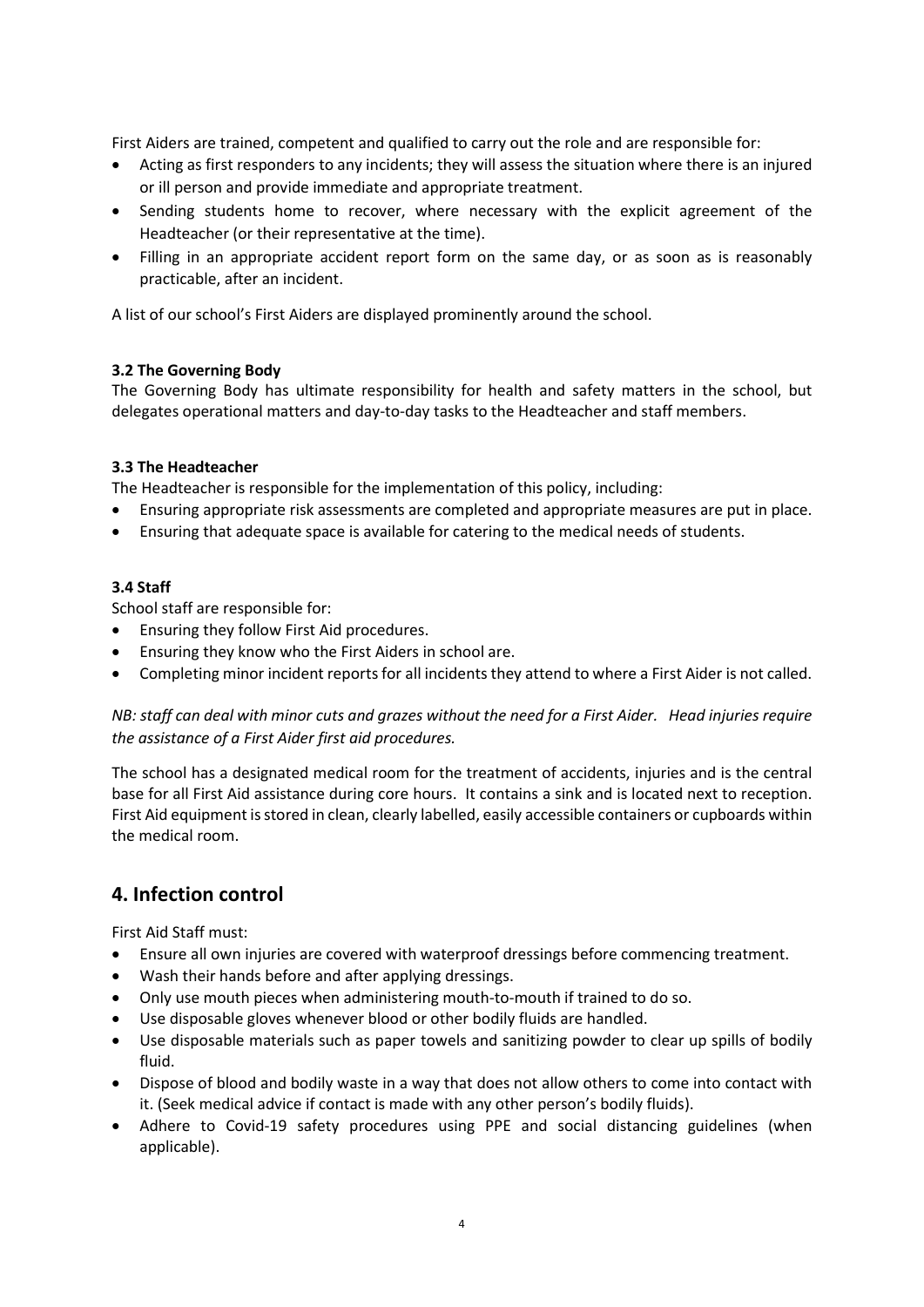## 5. In-school procedures

In the event of an accident resulting in injury:

- The closest member of staff present will assess the seriousness of the injury and seek first aid assistance from the medical office team.
- The First Aider, if called, will assess the injury, and decide if further assistance is needed from a colleague or the emergency services. They will remain on scene until help arrives.

NB: Where an auto-adrenaline pen has been used for a severe allergic reaction, an ambulance must be called, and the word anaphylaxis must be used when calling emergency services.

NB: Where an asthma attack does not abate following treatment with a salbutamol inhaler, an ambulance must be called, and the words asthma must be used when calling the emergency services.

The decision will vary from case to case, but it is strongly advised to administer First Aid and call an ambulance as below and in Appendix 1.

Call an ambulance if someone:

- Appears not to be breathing.
- Is having chest pain, difficulty breathing or experiencing weakness, numbness or difficulty speaking.
- Experiencing severe bleeding that you are unable to stop with direct pressure on the wound.
- Is struggling for breath, possibly breathing in a strange way appearing to 'suck in' below their rib cage as they use other muscles to help them to breathe.
- Is unconscious or unaware of what is going on around them.
- Has a fit for the first time, even if they seem to recover from it later.
- If they are having a severe allergic reaction accompanied by difficulty in breathing or collapse get an ambulance to you, rather than risk things getting worse whilst you are in the car.
- If a child is burnt and the burn is severe enough that you think it will need dressing treat the burn under cool running water and call an ambulance. Keep cooling the burn until the paramedics arrive and look out for signs of shock.
- If someone has fallen from a height, been hit by something travelling at speed or has been hit with force.
- $\bullet$  If you suspect that someone may have sustained a spinal injury do not attempt to move them and keep them still whilst awaiting an ambulance.

This is guidance, not an exhaustive list.

- The First Aider will also decide on what treatment and whether the injured person should be moved or placed in a recovery position.
- If the First Aider judges, in discussion with the line manager with responsibility for Medical, that a student is too unwell to remain in school, parents will be contacted by office staff and asked to collect their child. Upon their arrival, the First Aider will recommend next steps to the parents.
- If emergency services are called, the parents will be contacted immediately by office staff who will keep line manager informed.
- In the case that a child/student needs to be assessed at hospital, but the child's/student's contact cannot be reached, then an appropriate member of staff and a first aider will transport the child to hospital whilst the office team continue to attempt to contact family members. (See protocol for taking children out on visit).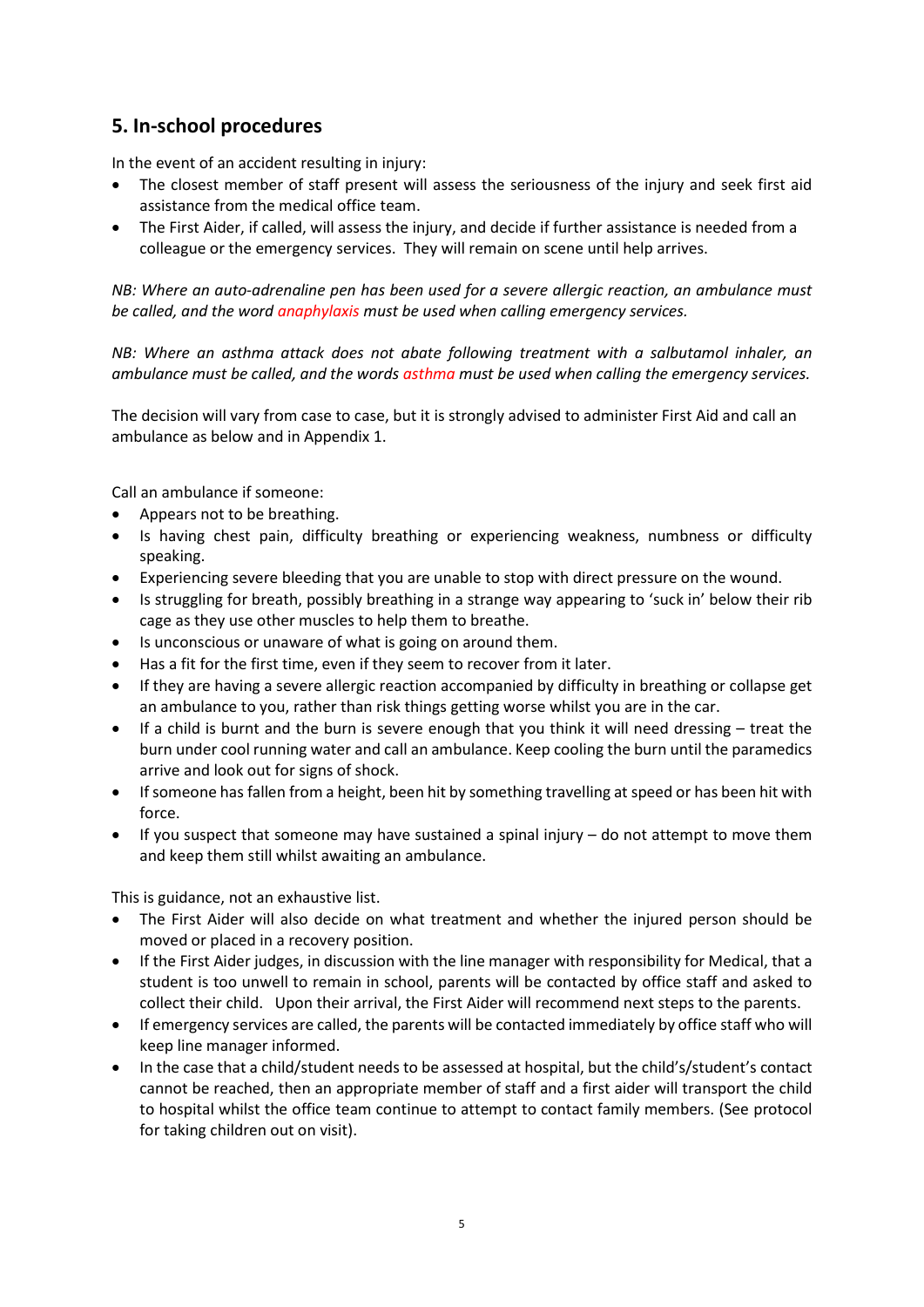The member of staff who treated the incident will record the findings in the appropriate area on medical office database and SIMS as soon as is reasonably practical after an incident resulting in an injury.

NB: see flowchart for guidance – Appendix 1.

## 6. Off-site procedures

When taking students off the school premises, staff will ensure they always have the following as a minimum:

- A school mobile phone
- A portable First Aid kit
- Information about the specific medical needs of students
- Parents' contact details

Risk assessments will be completed by the visit leader prior to any educational visit that necessitates taking students off school premises, in accordance with the Educational Visits Policy.

#### 7. Record-keeping and reporting

#### 7.1 First Aid and Accident Record Book

- General minor injuries will be recorded in the appropriate areas on the medical office database and on the MIS. This will be completed by the First Aider on the same day, as soon as possible after an incident resulting in an injury that is managed within school. See Appendix 2.
- As much detail as possible should be supplied when reporting an accident.
- Records held in the medical room and accident book will be retained by the school in accordance with the retaining records guidance.

#### 7.2 Reporting to the HSE

The First Aid Lead will keep a record of any accident which results in a reportable injury, disease, or dangerous occurrence as defined in the RIDDOR 2013 legislation (regulations 4, 5, 6 and 7).

They will report these to the Health and Safety Executive as soon as is reasonably practicable and in any event within 10 days of the incident.

Reportable injuries, diseases or dangerous occurrences include:

- Death
- Specified injuries, which are:
	- $\checkmark$  fractures, other than to fingers, thumbs, and toes
	- $\checkmark$  amputations
	- $\checkmark$  dislocation of shoulder, hip, or knee
	- $\checkmark$  any injury likely to lead to loss of sight (temporary or permanent)
	- $\checkmark$  a chemical or hot burn or any penetrating injury to the eye
	- $\checkmark$  any injury resulting from electric shock or electrical burn
	- $\checkmark$  any crush injury to the head or torso causing damage to the brain or internal organs
	- $\checkmark$  serious burns (including scalding)
	- $\checkmark$  any scalping requiring hospital treatment
	- $\checkmark$  any loss of consciousness caused by head injury or asphyxia
	- $\checkmark$  any injury arising from working in an enclosed space leading to hypothermia or heat-induced illness, or requires resuscitation or admittance to hospital for more than 24 hours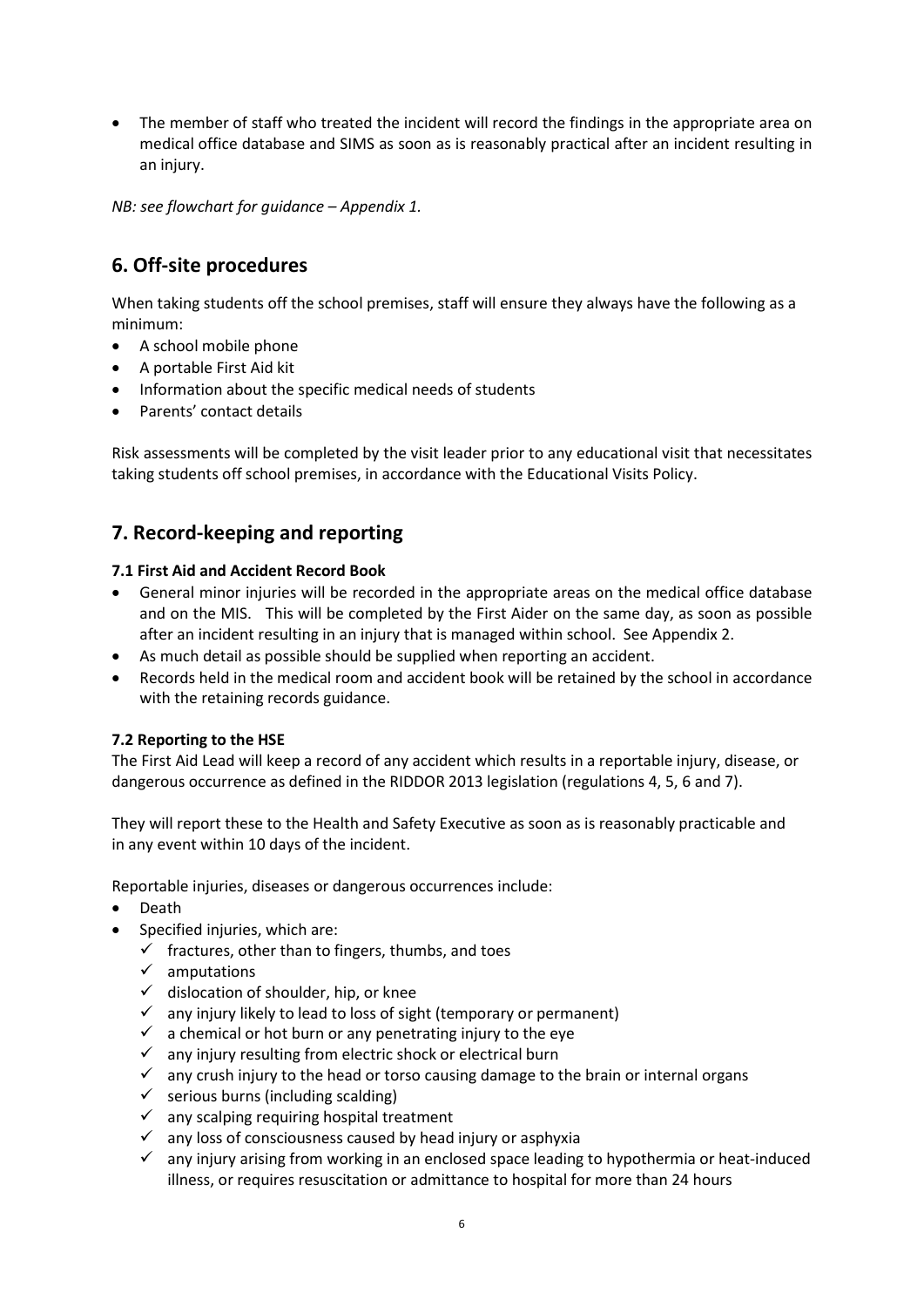- $\checkmark$  absorption of any substance by inhalation, ingestion or through the skin causing acute illness requiring medical treatment or loss of consciousness.
- Injuries where an employee is away from work or unable to perform their normal work duties for more than seven consecutive days (not including the day of the incident).
- Where an accident leads to someone being taken to hospital.
- Near-miss events that do not result in an injury but could have done. Examples of near-miss events relevant to schools include, but are not limited to:
	- $\checkmark$  the collapse or failure of load-bearing parts of lifts and lifting equipment
	- $\checkmark$  the accidental release of a biological agent likely to cause severe human illness
	- $\checkmark$  the accidental release or escape of any substance that may cause a serious injury or damage to health
	- $\checkmark$  an electrical short circuit or overload causing a fire or explosion.

Information on how to make a RIDDOR report is available at 'How to make a RIDDOR report, HSE'.

#### 7.3 Notifying parents

The First Aid Administrator/Medical Office Staff will inform parents of any significant accident or injury sustained by a student, and of any First Aid treatment given, on the same day, or as soon as reasonably practicable.

#### 7.4 Reporting to Ofsted and child protection agencies

The Headteacher will notify Ofsted of any serious accident, illness, or injury to, or death of, a student while in the school's care. This will happen as soon as is reasonably practicable, and no later than 14 days after the incident.

The Designated Safeguarding Lead will also notify the Local Authority Designated Officer (LADO) of any serious accident or injury to, or the death of a student while in the school's care.

#### 8. Training

All First Aiders must have completed a training course and must hold a valid certificate of competence to show this. The school will keep a register of all trained First Aiders, what training they have received and when this is valid until.

Staff are encouraged to renew their First Aid training when it is no longer valid. (Most training is valid for three years).

#### 9. Monitoring arrangements

This policy will be reviewed annually.

#### 10. Links with other policies

- Health and Safety Policy
- Risk Assessment Policy
- **•** Educational Visits Policy
- Medical Policy
- Safeguarding and Child Protection Policy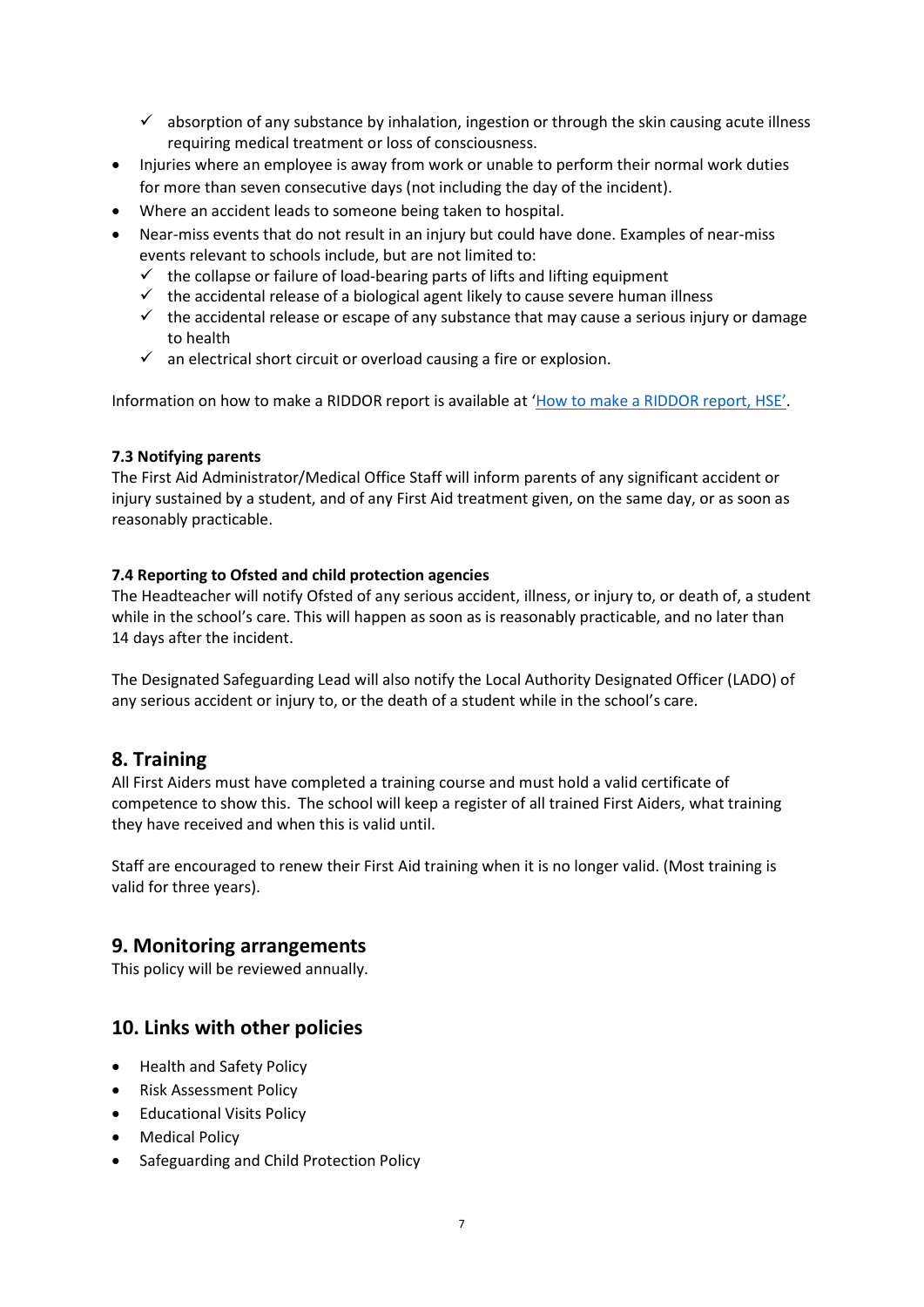## 12.Other useful documentation/links

DfE has the following guidance:

First aid https://www.gov.uk/government/publications/first-aid-in-schools/first-aid-in-schools-earlyyears-and-further-education

Health and Safety Executive: https://www.hse.gov.uk/index.htm

For administration of medicines then https://www.gov.uk/government/publications/supportingpupils-at-school-with-medical-conditions--3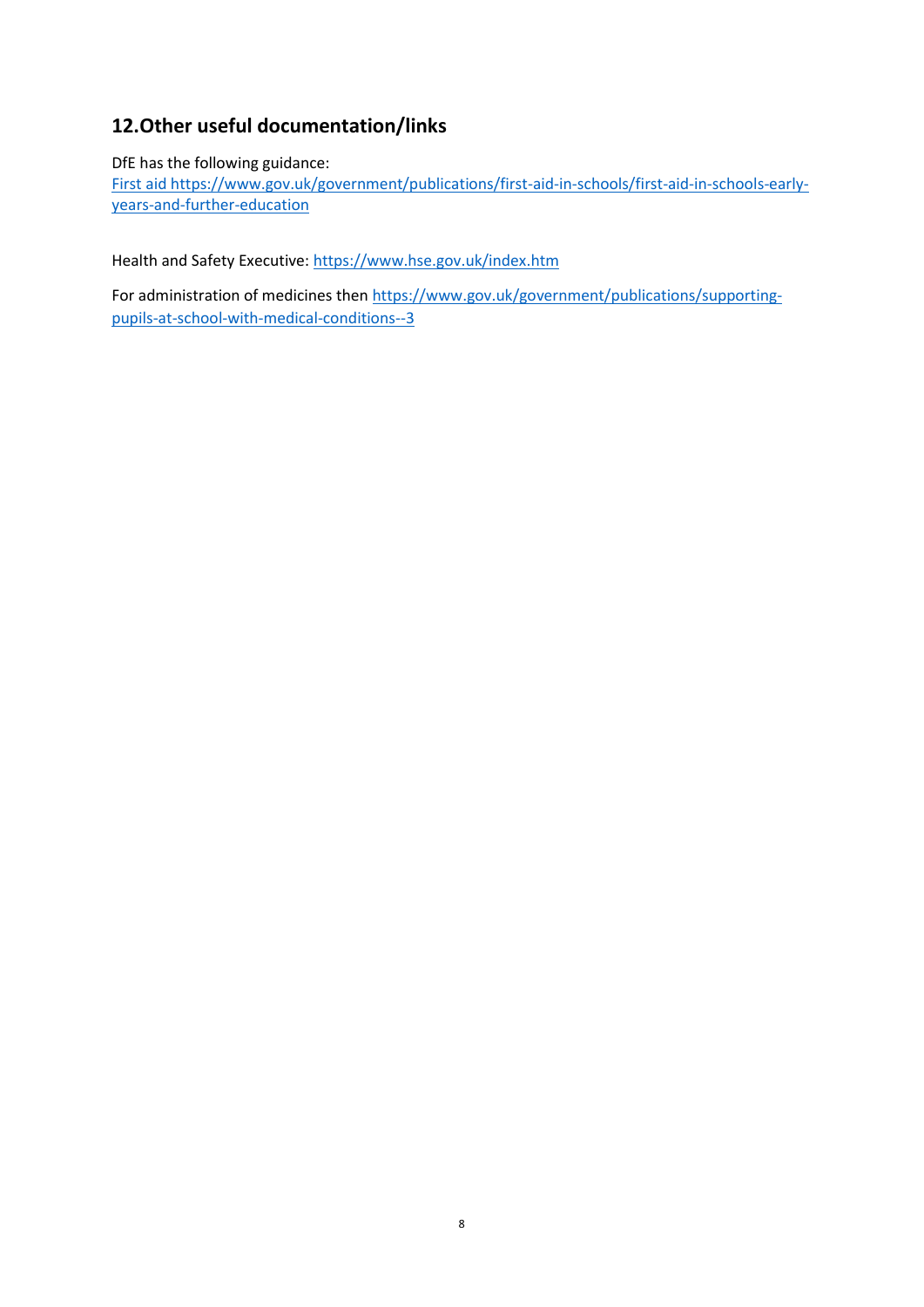## Appendix 1 – Procedures for calling an ambulance at Park High School

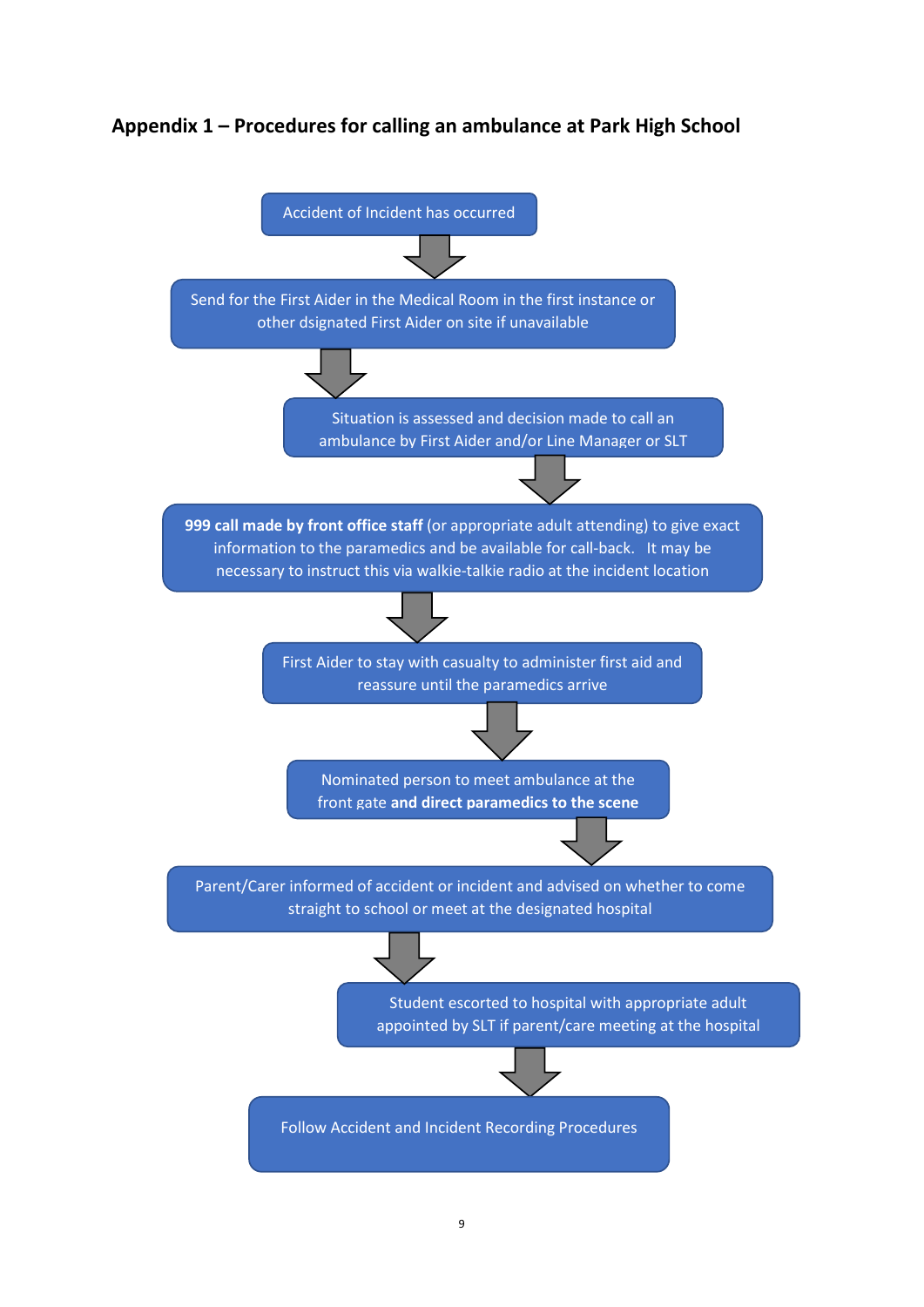| <b>PARK HIGH SCHOOL</b><br><b>Accident &amp; Incident Investigation Form</b> |  |
|------------------------------------------------------------------------------|--|
| <b>DETAILS OF THE ACCIDENT/INCIDENT</b>                                      |  |
| <b>Injured Party Status</b>                                                  |  |
| <b>Incident Date</b>                                                         |  |
| <b>Time</b>                                                                  |  |
| <b>Whereabouts</b>                                                           |  |
| <b>School activity</b>                                                       |  |
| <b>Details of what</b><br>happened                                           |  |
| <b>Weather conditions</b>                                                    |  |
| <b>Vehicle or machine</b><br>details                                         |  |
| <b>Injury type</b>                                                           |  |
| <b>Body part injured</b>                                                     |  |
| Kind of accident /<br>incident                                               |  |
| <b>Treatment</b>                                                             |  |
| Details of Injury /<br>Damage / Loss                                         |  |
| <b>School Days Lost</b>                                                      |  |

## Appendix 2 – Accident and Incident Form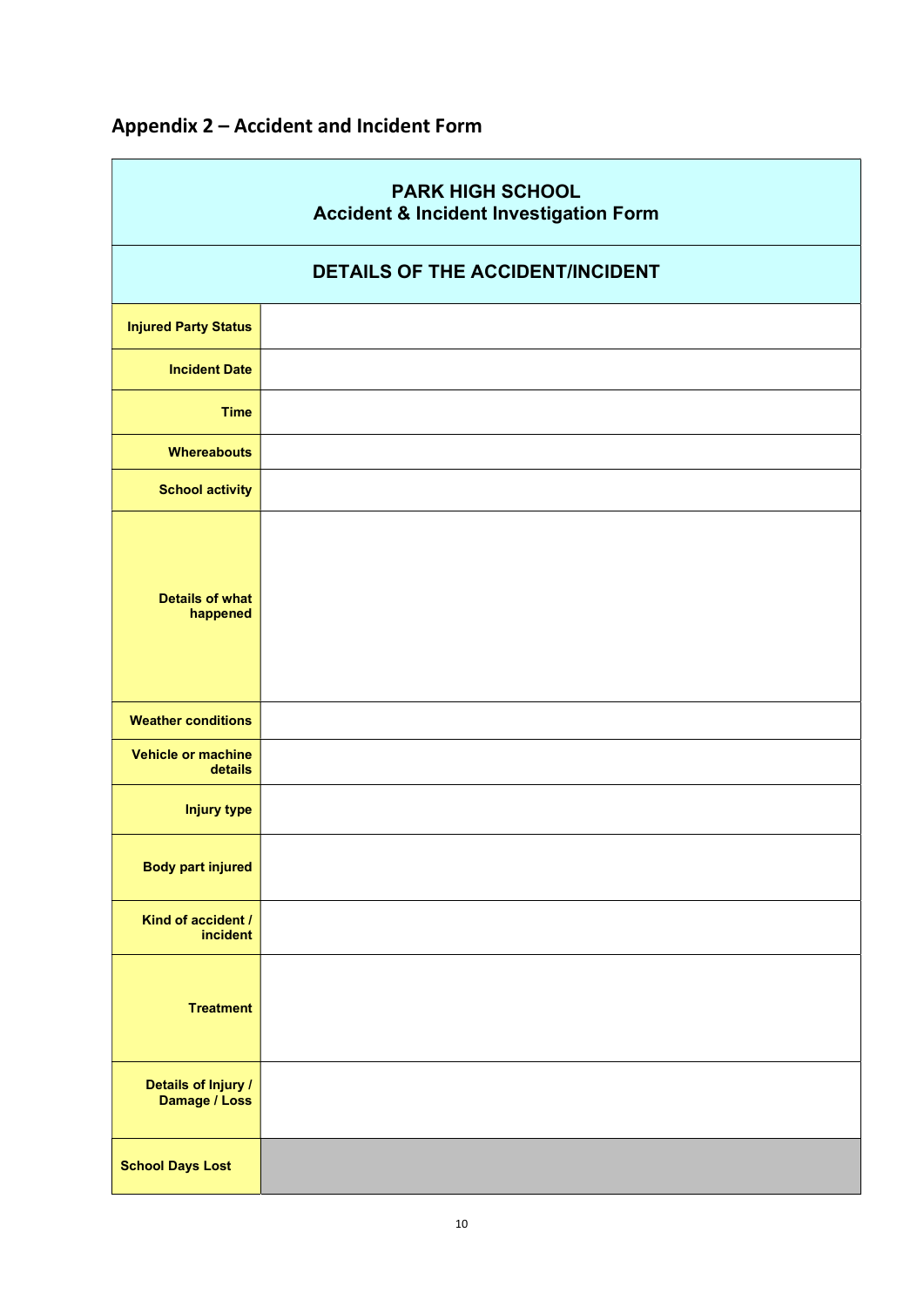| THE INJURED PARTY      |  |
|------------------------|--|
| <b>Surname</b>         |  |
| <b>First Name</b>      |  |
| <b>Initial</b>         |  |
| <b>Home Address 1</b>  |  |
| <b>Home Address 2</b>  |  |
| <b>Home Address 3</b>  |  |
| <b>Home Address 4</b>  |  |
| <b>Home Address 5</b>  |  |
| <b>Home Address 6</b>  |  |
| <b>Post Code</b>       |  |
| <b>Home phone</b>      |  |
| <b>Work phone</b>      |  |
| <b>Mobile</b>          |  |
| <b>Gender</b>          |  |
| <b>Ethnic origin</b>   |  |
| <b>Disabled</b>        |  |
| <b>Job title</b>       |  |
| <b>Occupation type</b> |  |
| <b>Date of Birth</b>   |  |
| Age group              |  |
| <b>Employee No</b>     |  |
| <b>Usual workplace</b> |  |
| <b>WITNESS</b>         |  |
| <b>Witness Name</b>    |  |
| <b>Witness Address</b> |  |
| <b>Witness Phone</b>   |  |